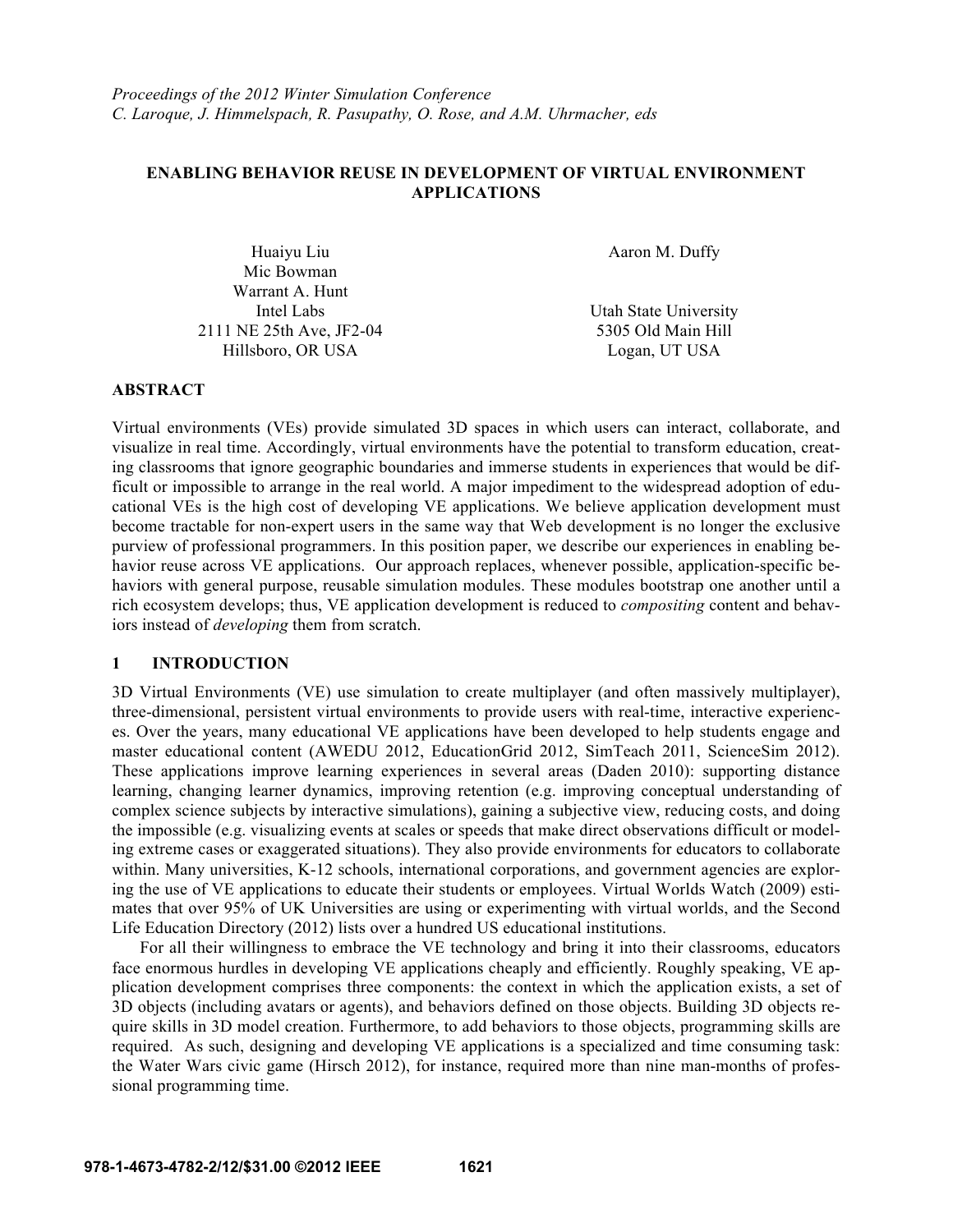The present state of VE application development is reminiscent of the Web circa 1995. At that time, every Web site was built with tightly-coupled content and presentation. Since then, Web development has matured to the point where "anyone" can develop high quality Web content using established standards. Two examples are Cascading Style Sheets (CSS) and Web templates. With CSS, the formatting and style of a Web page are separated from its content, which allows content producers to reuse existing style sheets when presenting novel content. Web templates similarly separate content from presentation via modular components that can be modified independently (such as headers, footers, navigation bars, etc.). In essence, many generic, reusable components and templates are available today, providing "readymade" Web solutions for the majority of content producers.

For virtual environments to realize their full potential, we believe that VE application development must be similarly transformed to simplify the design and development process for non-expert users. Several modular solutions for 3D content creation already exist, such as the Second Life marketplace (2012), Google Warehouse (2012), and data-driven modeling tools (Chaudhuri and Koltun 2010). In this paper, we describe our experiences enabling reusable behaviors across virtual objects, endowing 3D models in virtual environments with sufficient actions to create immersive, interactive experiences.

We view a VE platform as a set of simulation engines that drive behaviors, where behaviors are essential state changes in a virtual space. The richer the set of simulation engines in a VE platform, the richer the intrinsic behaviors available to VE application developers. However, existing VE platforms, such as Second Life (2012) and OpenSimulator (2012), only include a limited set of simulation engines out of the box. In these platforms, VE application developers are forced to painstakingly and laboriously define behaviors via customized scripts. The more such behaviors can be offloaded to simulation engines, the better the performance and less work in developing VE applications. Our recent work in creating several VE applications followed this trend. For example, Virtual Fernland (Campbell et al. 2010, VPGsim 2012) extended OpenSimulator with five domain specific simulation modules to simulate thousands of virtual ferns that evolve over time in response to environmental changes.



Figure 1: Transforming VE application development

Yet it is hard to reuse the behaviors defined in the application specific simulation modules. Objects and behaviors are tightly bound, there is no decomposition of generic behaviors from application specific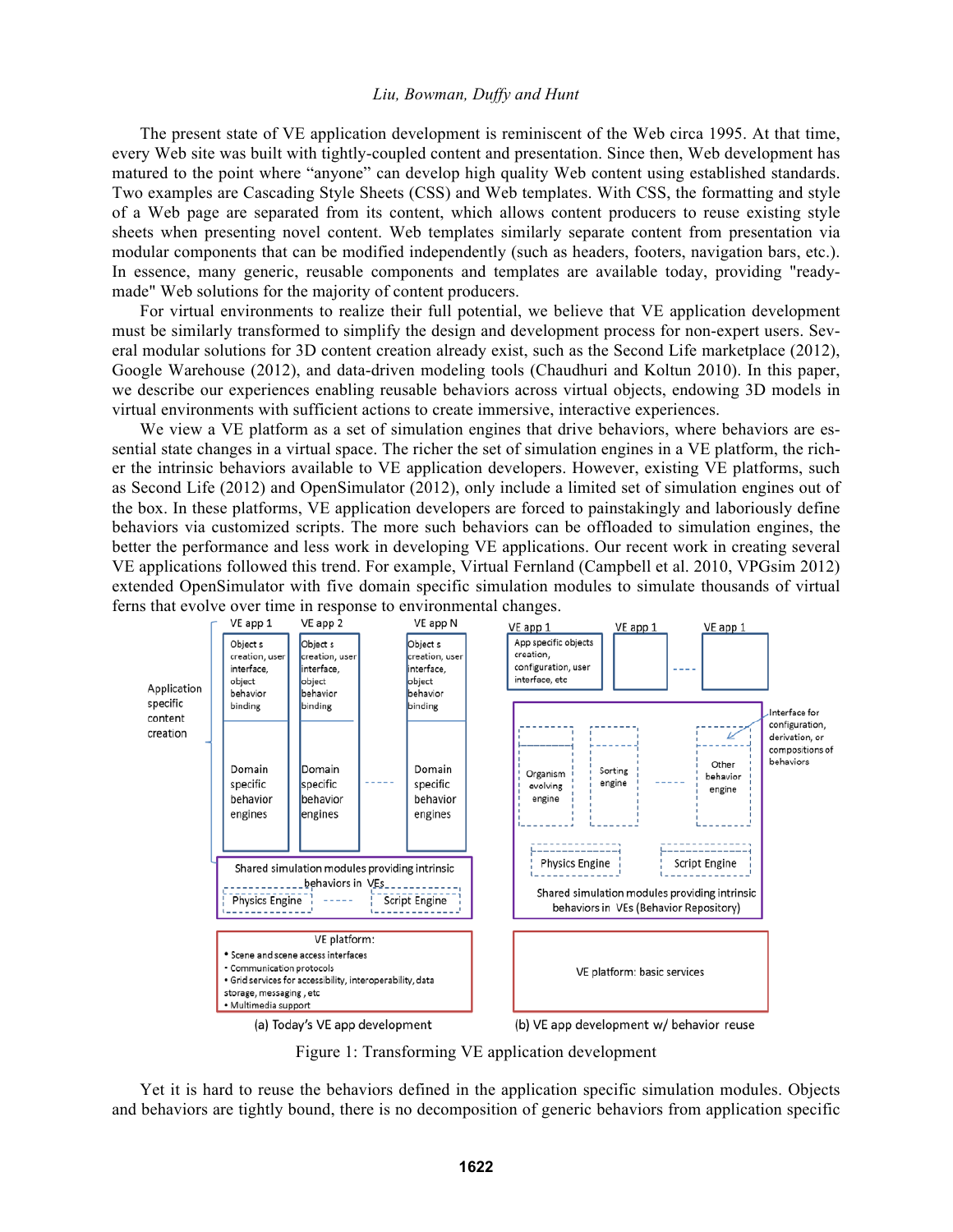behaviors, and no services from the VE platform are available to support reuse. The 3D application development today looks like what is shown in Figure 1(a), where there is no behavior reuse across applications and each VE application is built as independent, solo effort that requires many, many hours of skillful work. Although there are research projects on modeling object behaviors (Kallmann and Thalmann 1999, Peters et al. 2003) and behaviors of intelligent agents (Perlin and Goldberg 1996, Luengo 2004), not much work has been done in behavior reuse in VEs, especially in enabling reuse across applications on state-of-art VE platforms.

In our work, we found that leveraging the fact that simulation in a VE platform is extensible and using the extensibility in a particular way enables reuse. Our approach includes two major parts. First, we decomposed VE applications into generic simulation modules and application specific modules. The generic simulation modules provide control, data exchange, and event interfaces whereas the application specific modules define the behavior of a specific simulation. Second, we enhanced the VE platform (OpenSimulator in our work) with services that make the above interfaces accessible to other modules and scripts. In short, we replace, whenever possible, application specific code with general purpose (and reusable) simulation engines, which in turn, become a part of the simulation engines composing the virtual platform and can be reused across VE applications. By doing so, we effectively transformed the VE application development to a pattern as shown in Figure 1 (b).

The reminder of the paper is as follows. In Section 2 we review three VE applications we developed for education and training. In Section 3 we describe an approach that enables behavior reuse in a state-ofart VE platform, OpenSimulator. In Section 4, we discuss as future work a potential approach to simplifying VE application development through reusable patterns implemented in a domain-specific language. We then conclude in Section 5.

#### **2 CONTENT CREATION IN EXISTING EDUCATIONAL VIRTUAL ENVIORNMENTS**

ScienceSim (2012) is a virtual environment where scientists, educators and students come together to explore VE applications for visualization, education, training and scientific discovery. In this section we review the application development process, in particular the behavior creation process, in three ScienceSim applications we have built, namely, Virtual Fernland (Campbell et al. 2010, VPGsim 2012), Nbody Virtualization (2012), and Sort Lab (QuickSort Visualization 2012).

#### **2.1 Backgound: OpenSimulator**

The ScienceSim virtual environment is built based on the OpenSimulator (2012) platform. OpenSimulator (OpenSim, for short) is an open source, widely-used multi-user VE application platform, which is also compatible with the Second Life viewer protocol. The core of an OpenSim system is a set of simulators hosting interactive virtual environments and supporting multi-perspective visualization. Each simulator provides a simulation framework that integrates a number of simulation engines.

The functionality of OpenSim simulators can be extended through plugin modules, called region modules. OpenSim provides an interface for region modules to register and be integrated the simulation framework, gain access to objects in the Scene (the data structure stored all objects and their properties in the virtual space), and subscribe to or trigger in-world events to drive state changes. We leveraged the simulation extensibility in OpenSim and developed specific region modules, which we refer to as the simulation modules, to drive application specific behaviors.

#### **2.2 Virtual Fernland**

Virtual Fernland was developed by biologists and educators, initially as a tool for modeling gene flow in fern populations, but later to teach principles of population genetics theory through hands-on science inquiry activities. The system simulates a population of virtual ferns that evolves over time in response to natural selection, random genetic drift, migration, and non-random mating. The developers were not 3D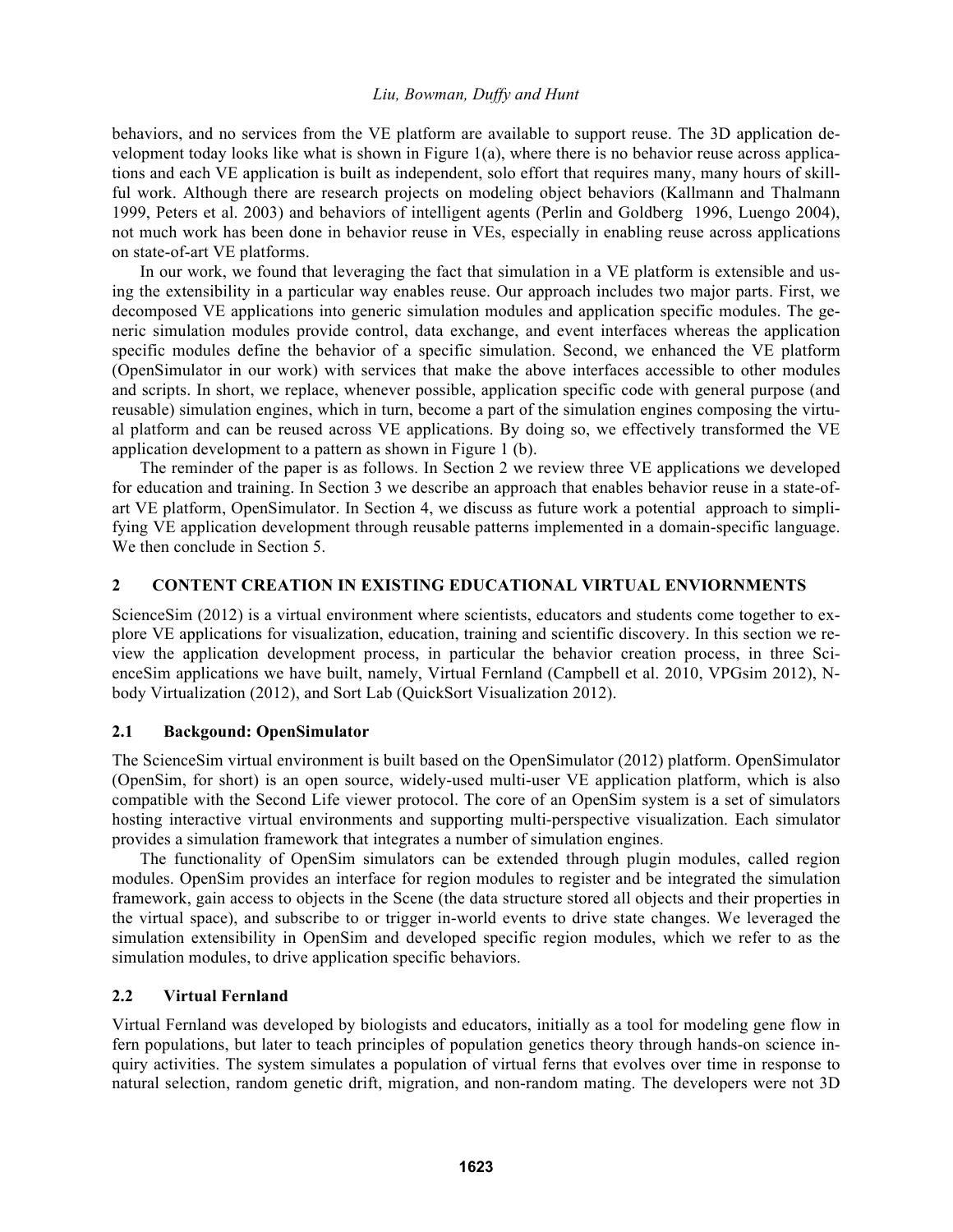experts but recognized that the ability to generate, modify and control large numbers of virtual objects through simulator modules could be used to create rich interactive genetic simulations.



Figure 2: Left: Simulated Ferns with three stages of lifecycle. Right: A population of tens of thousands of virtual ferns, visualized in different colors by the presence or absence of a particular gene.

The Virtual Fernland is implemented as a set of five simulation modules that generate and interact with thousands of individual scripted objects and allow users to control and monitor the simulation through web interfaces (Figure 3):

- Manager module: As each individual scripted plant is generated by the Manager module, it is provided with a virtual genome 'inherited' from its parents (or from a scripted fern planter when the user initiates the simulation).
- Soil module: Each plant receives information about the current environment at its location from a simulation-specific Soil module (drainage, salinity, fertility) and from OpenSim shared modules (light, wind, cloud cover, presence of neighbors).
- Parameters module: It provides the plant with user configuration information. Users interface with the module through web forms to configure several traits that control how well the plant thrives and reproduces and whether each trait is affected by the plant's genome. The plant uses all of this information to simulate its own growth, reproduction and eventual death. Over time, plants with genetic traits that are better adapted to the environment live longer and reproduce more often, so the genes controlling those traits become more common in the population.
- Visualization module: Because the environment varies in both time and space, complex patterns develop across the virtual landscape. Users are able to view these patterns through the Visualization module that modifies the appearance of the plants based on their genomes.
- Summary module: It tracks, logs and plots (on a webpage) data on the population size and genetic makeup. The module also provides data summaries to scripted Heads-Up-Displays worn by each user's avatar.



Figure 3: Virtual Fernland integration with OpenSim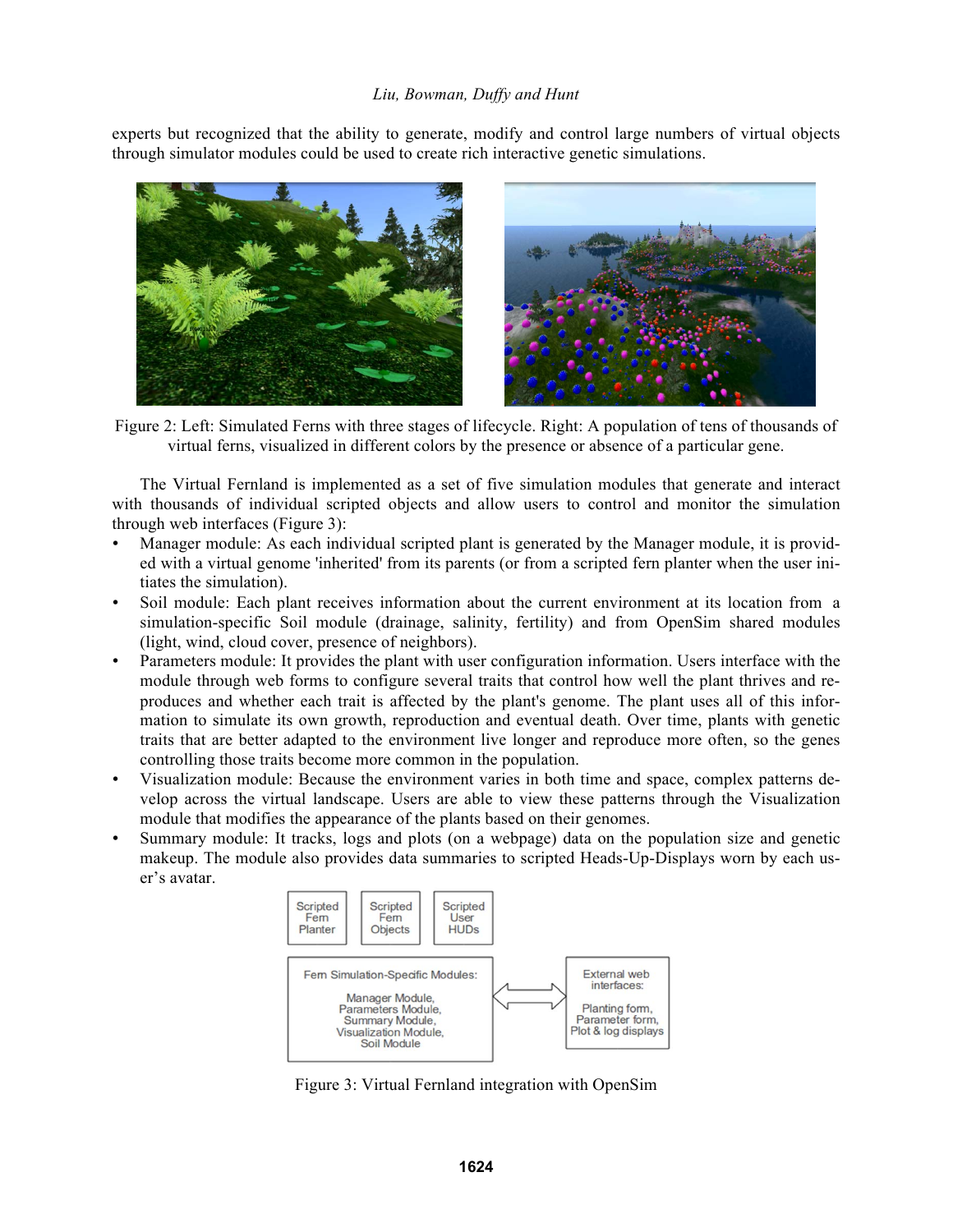## **2.3 N-body Visualization**

We developed the N-Body Game to demonstrate how virtual environments enable exploration of concepts at a scale that simply cannot be reproduced in the real world. The N-Body Game uses a relatively simple N-body simulation to demonstrate the effects of gravity. The game was designed for students attempting to create a solar system with planets in stable orbits around a star.

The N-Body game consists of two primary components. The first is a set of objects for the planets and sun. In addition to various effects for appearance, the objects provide an interface for adjusting their mass, position and velocity within the simulation. The second component is a fixed time-scale N-body simulator. The simulator is implemented as a region module that creates the planet objects, simulates the forces between the planet objects, and moves them in the scene based on the forces calculated.

To play the game, the student requests that the N-body simulator creates a set of planets. The student moves the planets to locations around the fixed position of the sun and assigns mass and velocity to each of the planets. Once that is done, the student requests that the simulation begins.

## **2.4 Sort Lab**

The Sort Lab visualization environment was initially built to assist students to study classical sorting algorithms and gain insights by visualizing the sorting process in which objects are sorted and moved around within a sort space. It creates a set of basic "sort" behaviors: objects created in the space are sorted using the quick sort algorithm (Hoare 1961) and a given sort criteria (our initial implementation was based on the hue of each object). The sorting behavior is implemented in a simulation module. Figure 4(a) describes the implementation of QuickSort simulation module. It includes several groups of functions:

- Functions to configure parameters in the sort simulation, such as the number of objects to be created and sorted, to set up a sorting scenario.
- Functions to control the sort simulation, such as invoking the sorting behavior.
- Functions that implement the quick sort algorithm.
- Functions that access the Scene (data structure describing the space and objects in the space) and change its state, for instance, creating or deleting objects, updating object positions as driven by the sort algorithm, etc.



Figure 4: (a) QuickSort Simulation Module, (b) Visualization of clustering of 10,000 objects by applying QuickSort algorithm (sorted by hue).

With QuickSort simulation module integrated into OpenSim, scripts were written to invoke creation of objects and sorting the objects based on their hue values. For instance, Figure 4(b) shows one scenario where 10,000 colorful spheres were created and sorted.

# **3 ENABLING REUSABLE BEHAVIORS**

Each application discussed in the previous section took us many days of work to develop the simulation modules and get behaviors right. Looking through these applications, it is easy to realize that each of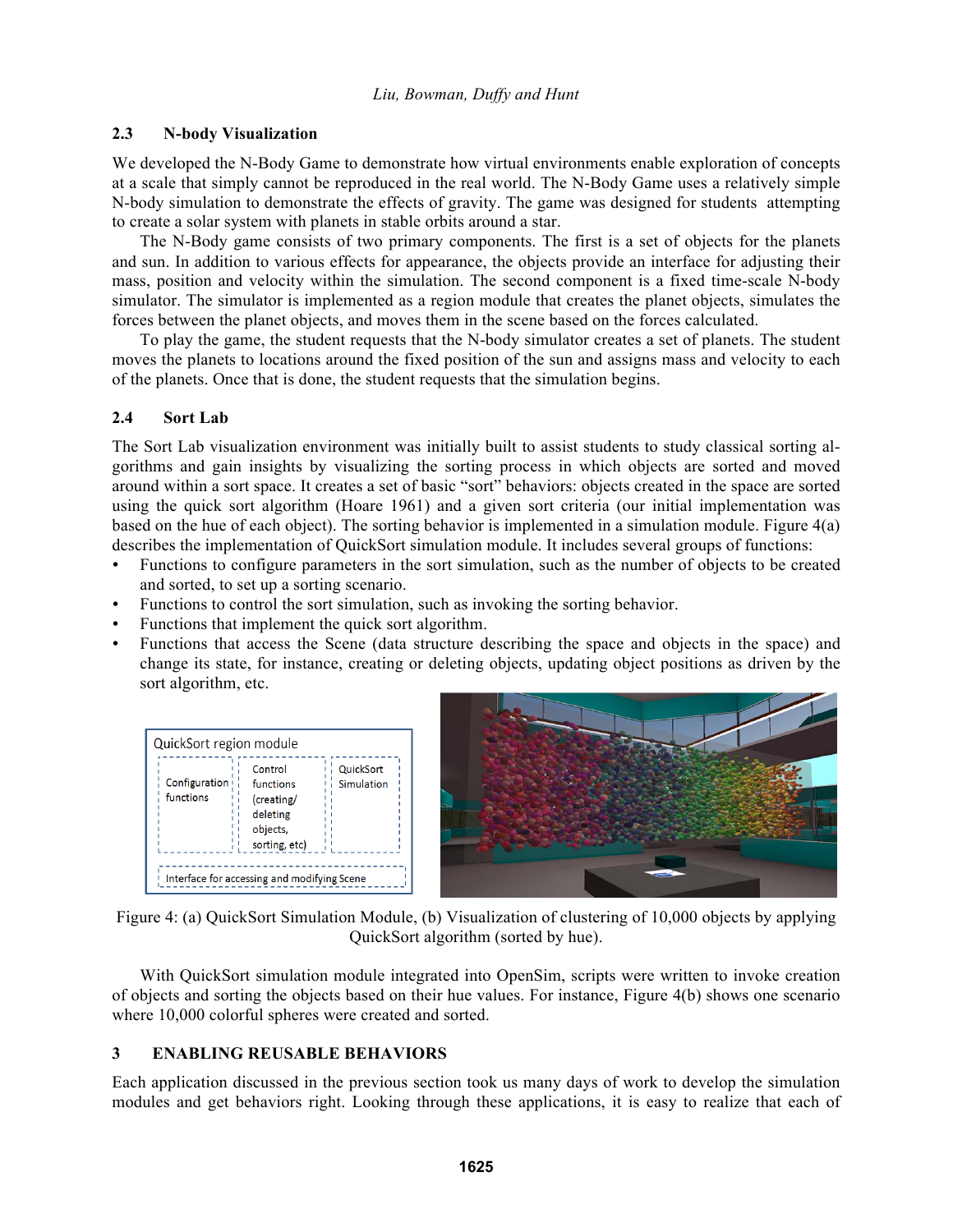them has generic behaviors that are useful to many other VE applications as well. For instance, the sorting behavior from Sort Lab is a common operation in data analysis applications. Also, the basic reproductive, competitive, and environmental interactions that drive simulations of fern genetics from Virtual Fernland are similar to the interactions at work in other organisms. If these generic behaviors can be reused, time and effort to build new VE applications could be dramatically reduced.

The problem, however, is that with the way that VE platforms and VE applications are developed today, it is very hard to extract generic behaviors and reuse them, due to lack of system support and services and lack of application design for reusability.

- The binding of behaviors and objects are usually hard-coded and application specific. (Binding refers to on which set of objects and which of their properties will a simulation module operate on.) For example, in Sort Lab, the set of objects to be sorted and the object property used as sorting criterion were programmed inside the QuickSort module.
- In developing an application specific simulation module, usually due to lack of design for reuse, there is no clear decomposition of the behaviors into generic and application specific functions.
- There is no infrastructure support in VE platforms for sharing and reusing behaviors. For instance, there is no services for behavior registration, discovery, configuration, etc.

As a result, when new VE applications are developed, they go through the same development process and it again requires a lot of time and effort to create their own simulation modules. For example, the developers of Virtual Fernland also created a Virtual Plant Community simulation (VPCsim 2012) to teach ecology. Like Virtual Fernland, individual plant objects in VPCsim interact with simulation modules that control the virtual habitat, provide a user interface, and report on simulation status. However, even though the two systems share a similar structure and requirements, very little of the existing Fernland code could be directly reused in VPCsim, leading to many hours of duplicated effort.

The strong need for behavior reuse in VE application development is quite obvious. The problem is how to enable it. In our work, we took an approach that is similar to the Web Services Architecture (W3C 2004). In such an architecture, there is behavior providers (modules that provide reusable behaviors), behavior requesters (modules or VE applications that reuse or compose behaviors available from the providers), and behavior broker services that assist requesters to discovery and invoke available behaviors. In this section, we first present an overview of the approach, then discuss how we implemented the approach based on OpenSim.

#### **3.1 Behavior Abstraction**

We call our approach for a behavior provider to generalize and expose reusable behaviors the "active content design pattern". Here, "active content" refers to the content in a VE application, as the content is a combination of static content and dynamic, interactive behaviors. The approach is illustrated in Figure 5.

- When a new simulation module is developed, its functions are decomposed to generic functions and application specific functions.
- The generic functions from the simulation module provide interfaces for interaction with other modules or scripts:
	- o Control interface: A set of APIs for parameter or policy configuration and function invocation.
	- o Data exchange interface: the data that the simulation module expects as input and the data it exports during simulation. The data is exchanged either synchronously (data returned when query is issued) or asynchronously (data returned when it becomes available).
	- o Event interface: the events the simulation module subscribes to and the events it raises while in operation.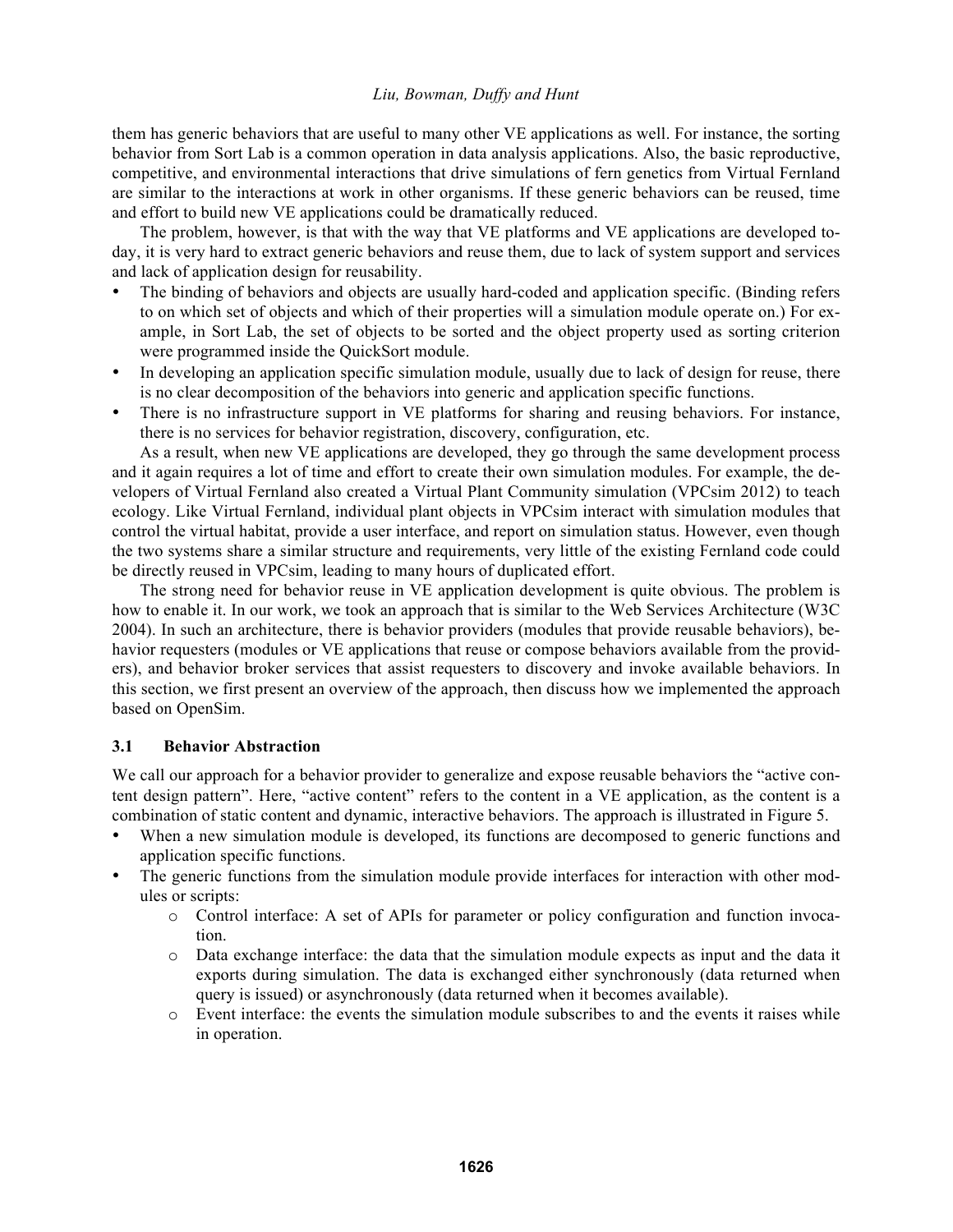*Liu, Bowman, Duffy and Hunt* 



Figure 5: Illustration of "active content" design pattern

#### **3.2 VE Platform Services**

Behavior modules are simulation modules, and simulation in a VE platform is extensible (for instance, OpenSim is easily extensible with region modules). Hence a VE platform can be extended with addition behavior modules, where the extensions form a behavior repository. The VE platform then needs to provide broker services to make the interfaces provided by behavior providers accessible to behavior requesters:

- Services for the behavior providers to register and expose its control interface, and for behavior requesters to invoke the registered functions (without having to know who provides the functions).
- A data store with Publish/Subscribe (Baldoni et al. 2003) interfaces for behavior requesters and providers to exchange data. The data store provides a loose binding between simulation and data, so that the binding is no longer hard-coded in simulation modules. The data store supports both synchronous and asynchronous data exchange.
- An event Publish/Subscribe service.

To provide behavior broker services, we enhanced OpenSim with the ModInvoke (2012) family of functions. With ModInvoke support, at system initialization time, a behavior provider registers its generic functions. Then at run time, users can write scripts (behavior requesters) to invoke the registered functions to configure and control simulations and build desired application behaviors.

To support data exchange, we enhanced OpenSim with the JsonStore (2012) service to exchange structured data among simulation modules and scripts. JsonStore is a tuple space data store. It provides functions to create a data store and to write to and read from the store. Values of structured data are encoded as JSON (2012) string for storage and exchange. Data retrieval from a data store can either be synchronous or asynchronous, where in the latter case, JsonStore raises events when the requested data become available.

OpenSim provides a set of event management services for simulation modules and scripts to publish and subscribe to events. In ModInvoke and JsonStore services, we extended OpenSim's event management to enable simulation modules to raise events to communicate with other modules and scripts.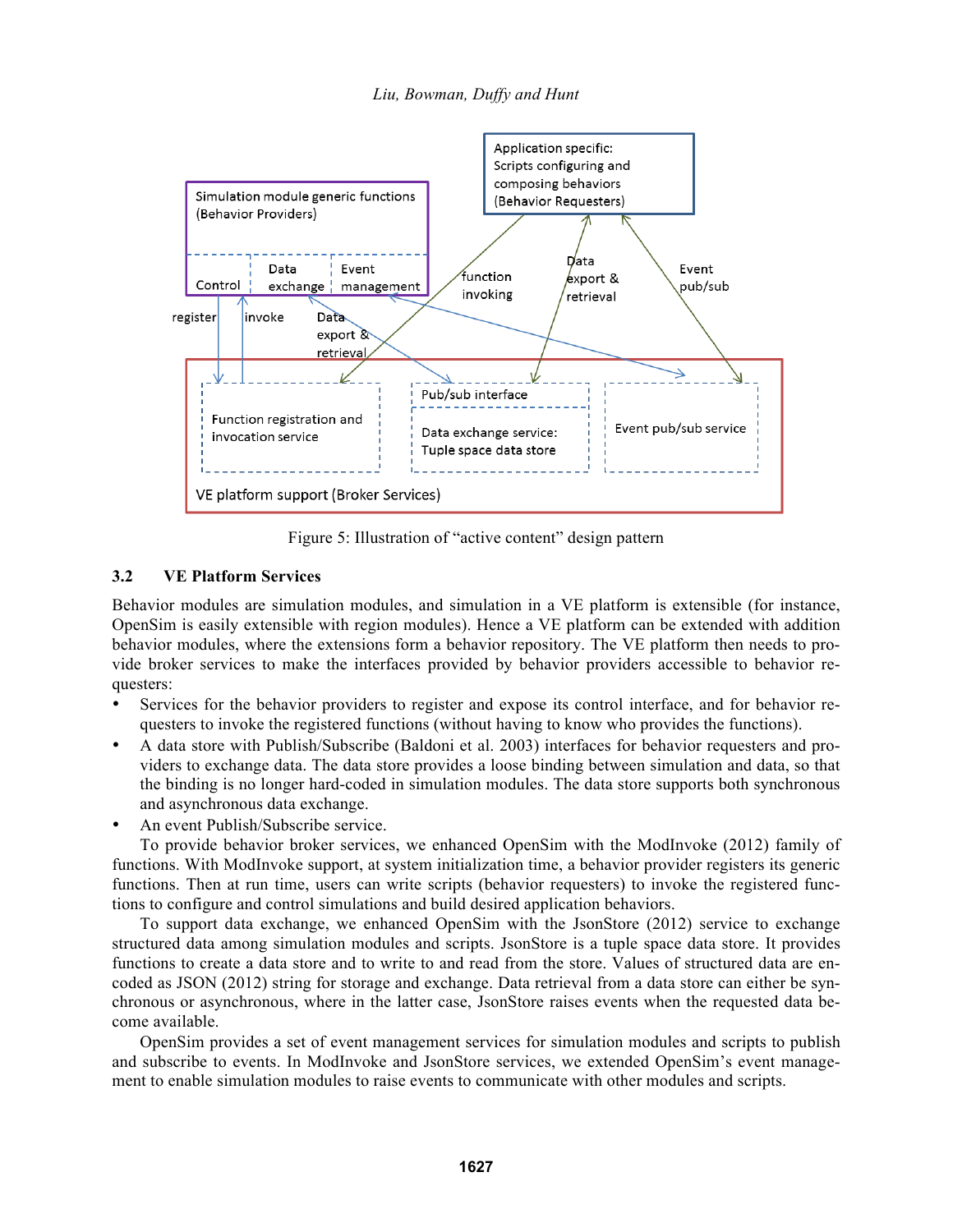With the VE platform services in place, next we discuss how to re-architect the VE applications discussed in Section 2 to enable behavior reuse.

## **3.3 Re-architecting VE Applications**

## **3.3.1 Reusable Sorting Behaviors**

To enable the sorting behaviors developed in the QuickSort module to be reusable, we re-architected the QuickSort as follows.

First, we replaced the previously hard-coded comparison of hue values and hard-coded collection of objects (created by the QuickSort module solely for sorting purpose) by generic functions. Through the ModInvoke service, the following functions can be invoked through QuickSort's control interface:

- AddSortElement(object), for collecting objects for sorting.
- SortConfig(itemName, itemValue), for configuring sort behaviors, for instance, configuring the module to sort by property "size" instead of "hue".
- SortControl(command), for invoking, pausing, or stopping sorting on the collected objects.

Next, based on the JsonStore service, we extended the QuickSort module to export data produced during the sorting process, for instance, the minimum, medium, and maximum values when sorting is done. The QuickSort module also raises an event when the sorting is done.

With the exposed control, data, and event interfaces from QuickSort module, it is easy to reuse the sorting behaviors in a different VE application. All it needs to do is:

- Define a sort space. Any object moves into this space will trigger AddSortElement.
- Configure the sorting behavior (e.g. writing a script to do configuration) by invoking SortConfig
- Drop objects into the sort space and trigger sorting by calling SortControl.
- If the VE application wants to obtain data exported by QuickSort module, before sorting starts, it can create a data store through JsonStore service and pass the store ID to QuickSort module by invoking SortConfig function. It then just waits for events that indicate the data it subscribes to is ready.

Figure 6 shows a snapshot from a VE application that reuse the sorting behavior by dropping in objects with different sizes and configuring it to sort based on the size of each object.



Figure 6: Reuse QuickSort behavior: sorting by size (larger to smaller, from right to left).

#### **3.3.2 Reusable N-body Behaviors**

While developing the N-Body Game we were, in parallel, working on ways to visualize large collections of documents. Cosine similarity is a metric frequently used to identify the similarity between documents. The basic behavior in the N-Body Game (simulating the effects of attraction between many planets) seemed like a good starting point. We replaced gravity by document similarity as the attractive force. The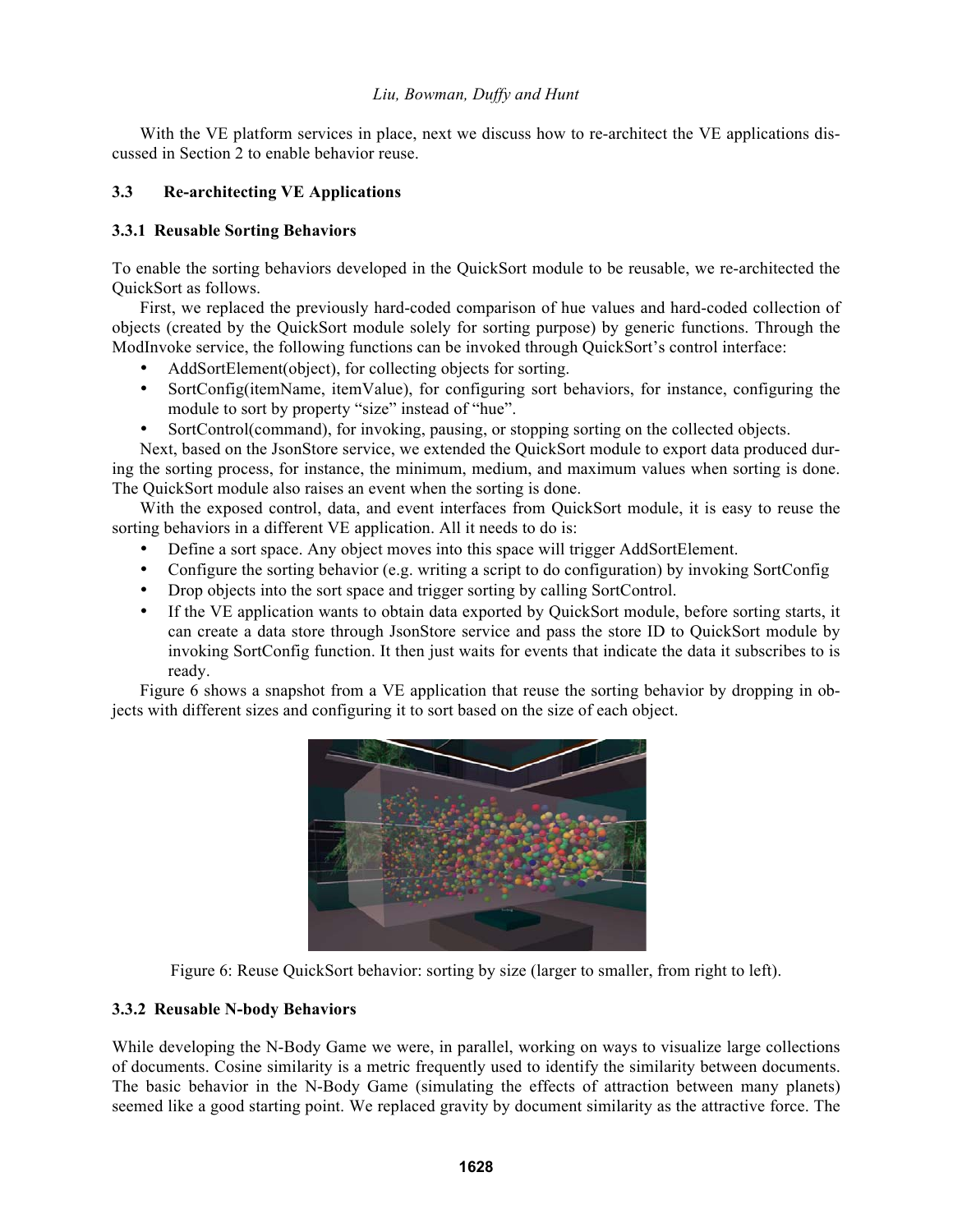resulting application provided a very nice method for visualizing the clusters of similar documents (each document is represented by an object) within a collection (the attraction between similar documents creates clusters over time).

To generalize the N-Body Game into an behavior engine capable of simulating the effects of any attractive force on large numbers of objects required three changes. First, generalize the N-body simulation module with

- Multiple instances
- A suite of configurable attraction functions<br>• Dynamic time-scale
- Dynamic time-scale
- Dynamically add and remove objects from the simulation module

Next, define the data interface for sharing the basic properties. Each of the attraction functions in the N-body simulation module use different data values. For example, the gravity attractor uses the mass of the objects to compute attractive force, but the document similarity attractor uses a vector of numbers that represent the occurrence of words in the document. The generality requires a loose, dynamic binding between the application and the N-body simulation module. The JsonStore module provides a means for attaching arbitrary data to an object.

Third, enable the N-body simulation module to provide feedback to the application. As we experimented with the use of the n-body simulation module in applications beyond the N-Body Game, it became apparent that we needed a mechanism for the simulator to provide feedback to the application. For example, it is common for simulations to generate very high velocities that would take objects well outside the boundaries of the simulation. To keep objects within the boundaries of the simulation, we "warp" space at the edges of the simulation so that objects slow down in the visualization. In addition, the n-body simulation module provides information about the warping of objects back to the application. We use this information in the document similarity application to remove documents that are so dissimilar from the rest of the collection that they are pushed out to the edges of the simulation.

Further, properties of the simulation itself like the simulation frequency are provided to the application. This is important to know when the complexity of the simulation begins to degrade the quality of the simulation (and frequently the quality of the visuals). Applications can reduce the number of objects in the simulation or adjust other properties of the n-body simulation module to ensure high quality user experiences.

#### **3.3.3 Reusable Virtual Organism Behaviors**

In this section, we discuss that following the active content design pattern, how Virtual Fernland can be re-architected to enable reuse.Each of the simulation modules used in Virtual Fernland could be made more generally applicable and published as reusable libraries. For example, the Parameters module reads a set of fern-specific genetic and life history parameters and provides those parameters to each new fern object so users can change simulation parameters before (or even during) the simulation. The module is currently hard-coded to handle a specific set of parameters in a specific order, stored in an unannotated text file. With the ModInvoke system now available in OpenSim, the module could make use of the data exchange interface to pass any set of parameters required by any virtual organism, rather than being limited to fern-specific parameters. New virtual organisms would request the appropriate parameters through the control interface and register to be notified by the event service when parameters are updated. Similar changes using the 'active content' design pattern could be made to the other Virtual Fernland modules, providing generic modules for summarizing and plotting data about virtual objects, modifying features of a virtual habitat, and visualizing genetics of virtual organisms across a landscape. These more generalized versions of the modules would have drastically reduced the time and effort required to create VPCsim and would allow easier experimentation with a variety of biological simulations.

However, even these changes are not enough to address the biggest limitation of the current implementation of Virtual Fernland: besides the five simulation modules, another big portion of the simulation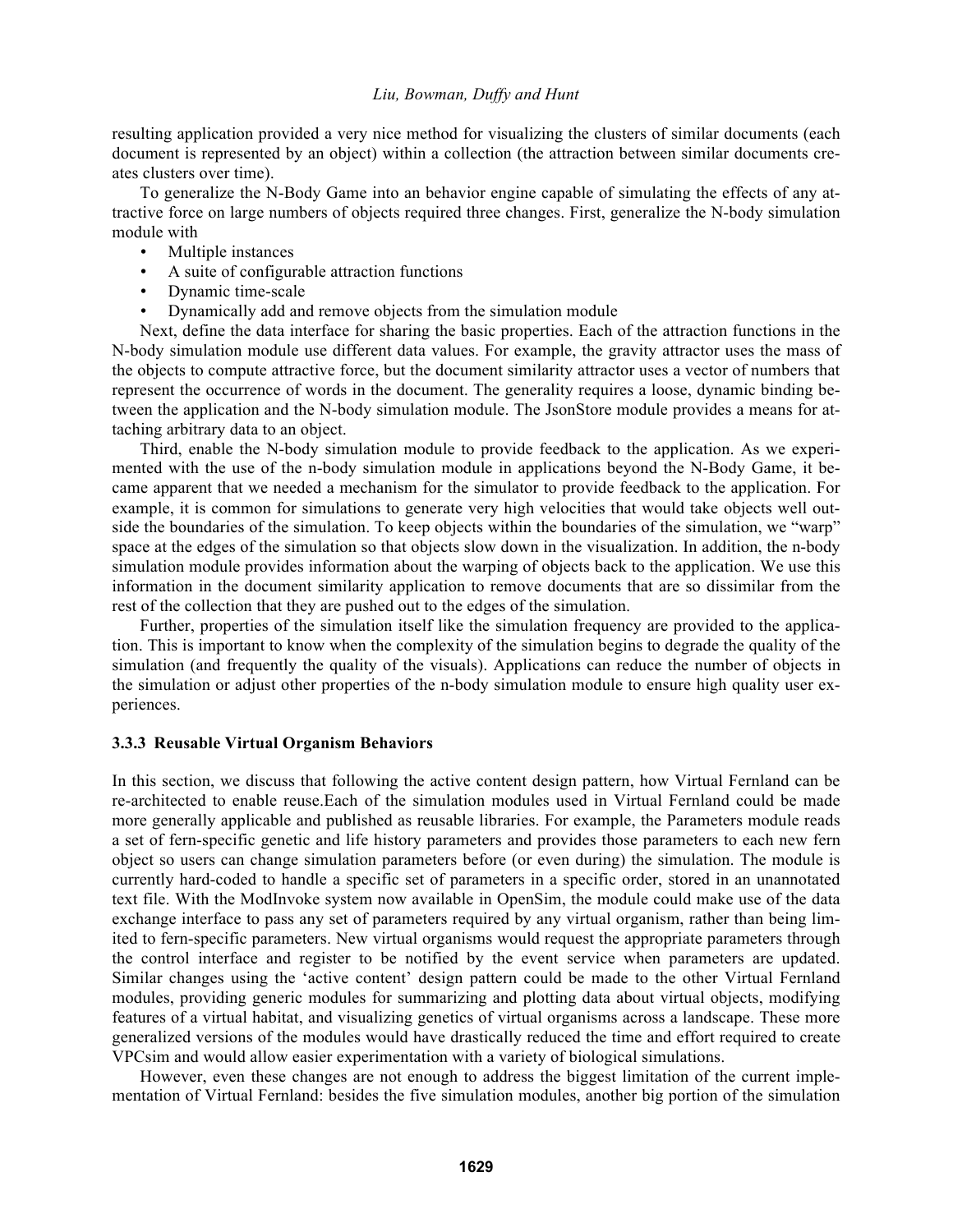is driven by the interactions of thousands of individually scripted fern objects. Using large numbers of scripted objects pushes the limits of the scripting engine and makes it difficult to modify plant behaviors or to create new types of virtual organisms. To fully convert Virtual Fernland into a set of reusable tools for creating virtual genetic simulations, it would need to be further re-architected. Rather than having the simulation driven by scripts embedded in the fern objects, those functions would need to be offloaded to a simulation module, which manages the interactions between individual plants and their environment and track their status (health, age, and reproductive readiness). Following the 'active content' design pattern, the system could then be re-architected (similarly to the QuickSort system) so we could:

- Define an evolution space, where any object we place in the space becomes a virtual organism.
- Configure the organism behavior with scripts to define the lifecycle, genetics, and interactions of each type of organism.
- Drop objects into the evolution space and allow them to begin reproducing and interacting with each other.

#### **4 DISCUSSIONS AND FUTURE WORK**

One important challenge that occurs when educators or other domain experts attempt to use VEs to build specialized simulations is that they may not know anything about writing software or scripts. For example, researchers writing Virtual Fernland had to learn C# before they were able to make progress implementing their simulation modules to OpenSim. Such a language is complex and may require significant effort before having a solid understanding of its principles and mechanisms.

An approach that can mitigate this overhead is to develop a collection of VE related domain languages. A domain language is a special purpose programming language with carefully chosen syntax and semantics for use in a specific domain. Popular examples of successful domain languages include CSS and SQL. Domain languages typically don't describe computation but instead declare configuration, structure or interconnection within a specific domain. This makes learning, reading, writing and maintaining significantly easier for user familiar with the domain.

We do not propose any specific VE configuration language here but note that such a technology has the potential to greatly reduce the time and effort required to assemble a desired simulation. If we are to reproduce the successes of HTML and CSS with regards to accessibility to novice users, we will need to develop some analogous technologies in the VE domain.

#### **5 CONCLUSION**

Enabling behavior reuse in 3D content creation is hard in today's systems, but not impossible. It needs a community effort. VE platform developers need to design and develop the platforms to provide necessary services. Core simulators in a VE platform needs to be extensible by incorporating with new simulation modules. VE application developers, when developing simulation modules to support new behaviors, need to architect the modules in such a way that the generic functions are decoupled from application specific functions and expose their interfaces for reuse. When more and more simulation modules are incorporated into VE platforms, the behaviors available for reuse become richer and richer. VE application developers, in turn, can spend much less time in developing simulation modules, but rather, just write scripts or use other tools to leverage and compose behaviors from existing behavior libraries.

In this paper we shared our experiences in VE application development and in enabling behavior reuse. We noticed that there exists some preliminary work in reusable virtual elements (Luengo and Soto 2006) and behavior reuse for intelligent robots (Duro et al. 2001). We wish the discussion in this paper could invoke more community effort to make the above vision come true.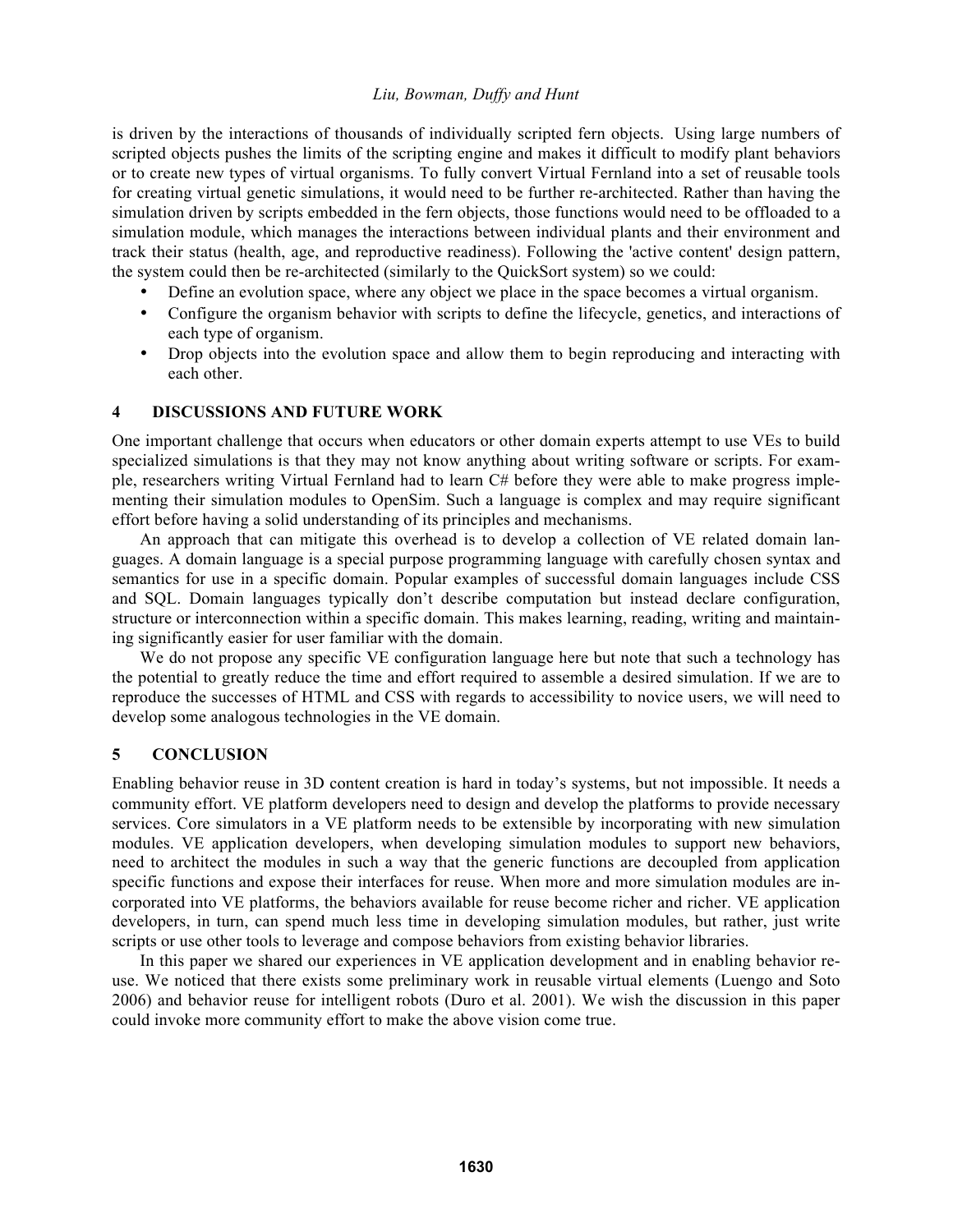## **ACKNOWLEDGMENTS**

We thank Jerry Talton, Intel Labs, for his valuable feedbacks. We also thank Stephen L. Gasior, The University of New Orleans, and Eva Comaroski, the Wizardry and Steamworks group, for discussions on development of educational VE applications (both Gasior and Comaroski are also affiliated with Biological Interactive Objects for Science Education, BIO-SE (2012)).

## **REFERENCES**

AWEDU. 2012. The Active Worlds Educational Universe (AWEDU).

http://www.activeworlds.com/edu/index.asp. Accessed July 23, 2012.

- Baldoni, R.; M. Contenti, and A. Virgillito. 2003. "The Evolution of Publish/Subscribe Communication Systems." Future Directions of Distributed Computing. Springer Verlag LNCS Vol. 2584.
- BIO-SE. 2012. Biological Interactive Objects for Science Education. http://wiki.biose.info/wiki/Main\_Page. Accessed July 23, 2012.
- Chaudhuri, S, and Koltun, V. 2010. "Data-Driven Suggestions for Creativity Support in 3D Modeling", *ACM Transactions on Graphics* 29(6).
- Campbell, T. Wang, S-K, Hsu, H-Y, Duffy, A.M., and Wolf, P.G. 2010. Learning with web tools, simulations, and other technologies in science classrooms. *Journal of Science Education and Technology* 19:505-511.
- Daden Limited 2010. Virtual Worlds for Education and Training. http://www.daden.co.uk/downloads/Virtual%20Worlds%20for%20Training%20and%20Education%2 001d2.pdf. Accessed July 23, 2012.
- Duro, R. J., Becerra, J. A., and Santos, J. 2001. Behavior Reuse and Virtual Sensors in the Evolution of Complex Behavior Architectures. *Theory in Biosciences*,Volume 120, Numbers 3-4, 188-206.
- EducationGrid. 2012. http://theeducationgrid.org/. Accessed July 23, 2012.
- Google Warehouse. http://sketchup.google.com/3dwarehouse/. Accessed July 23, 2012.
- Hirsch, T. 2010. Water Wars: Designing a Civic Game about Water Scarcity. In *Proceedings of ACM SIGCHI Designing Interactive Systems*.
- Hoare, C. A. R. 1961. "Partition: Algorithm 63," "Quicksort: Algorithm 64," and "Find: Algorithm 65." Communications of the ACM 4(7), 321-322.
- JSON. 2012. http://www.json.org/ Accessed July 23, 2012.
- JsonStore Service. 2012. [JsonStore] http://opensimulator.org/wiki/OSSL\_Script\_Library/JsonStore. Accessed July 23, 2012.
- Kallmann, M., and Thalmann, D. 1999. Direct 3D interaction with smart objects. In *Proceedings of the ACM symposium on Virtual reality software and technology* (VRST '99), 124-130.
- Luengo F. and Iglesias A. 2004. Framework for Simulating the Human Behavior for Intelligent Virtual Agents. Part II: Behavioral System". In *Proc. of International Conference on Computational Science*, LNCS 3039, pp.237-244.
- Luengo, F., and Soto, C. 2006. Reusable Virtual Elements for Virtual Environment Simulations. *International Journal of Computer Science and Network Security*, VOL.6 No.7A.
- ModInvoke. 2012. http://opensimulator.org/wiki/OSSL\_Script\_Library/ModInvoke. Accessed July 23, 2012.
- N-body Space. 2012. http://sciencesim.com/repository/dsg/nbody/
- OpenSimulator. 2012. http://opensimulator.org/wiki/Main\_Page
- Perlin, K., Goldberg, A. 1996. Improv: A System for Scripting Interactive Actors in Virtual Worlds. In *Proc. of ACM Computer Graphics Annual Conference*, 205-216.
- Peters, C., Dobbyn, S. , MacNamee, B. , O'Sullivan, C. 2003. Smart Objects for Attentive Agents. In *Proc. of 11th International Conference in Central Europe on Computer Graphics, Visualization and Interactive Digital Media* (WSCG'03).